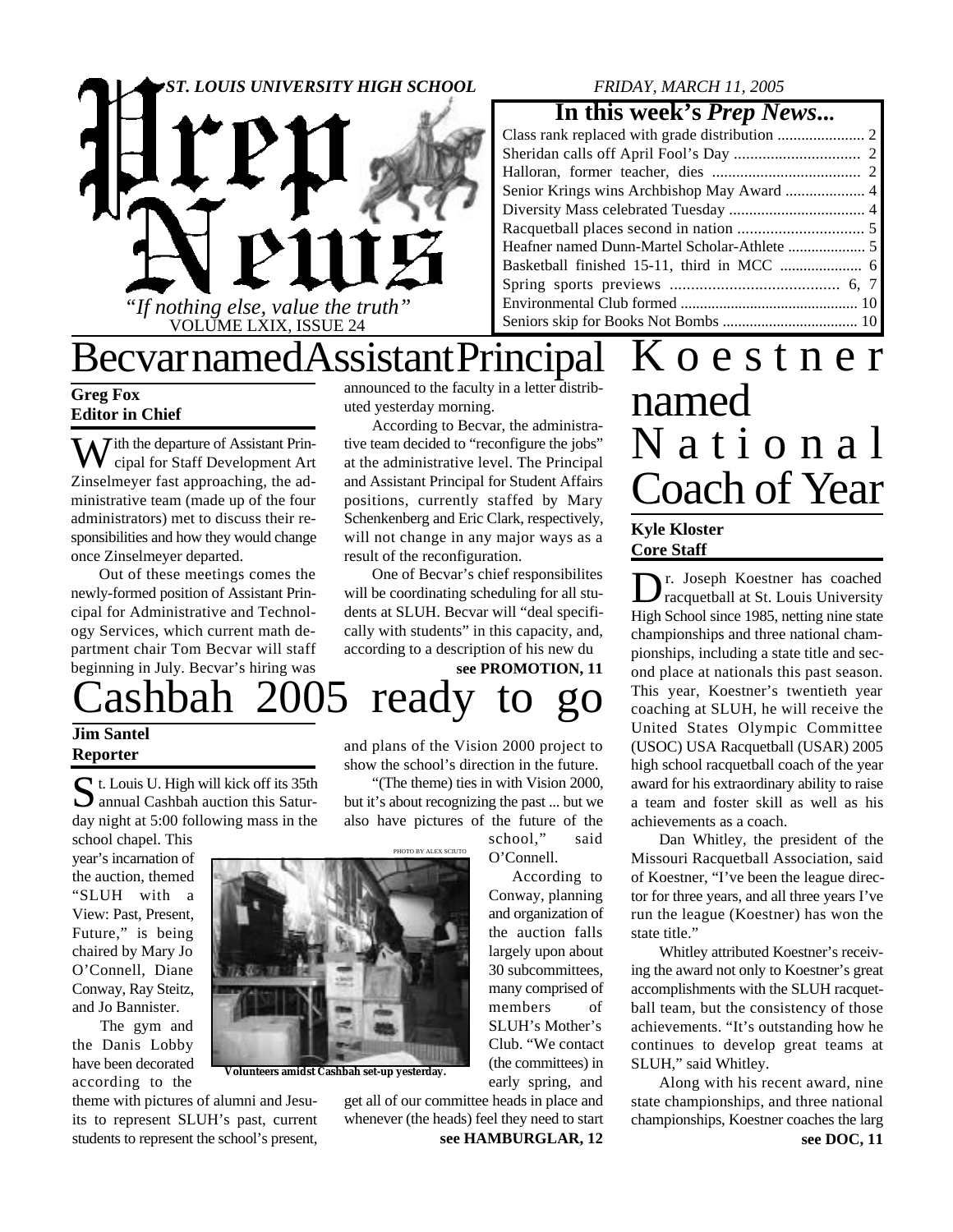## 2 **News** March 11, 2005 **News** Class rank replaced with grade distribution

## **Timo Kim Core Staff**

**P** rincipal Mary Schenkenberg pre-<br>sented a proposal to the St. Louis U. **D**rincipal Mary Schenkenberg pre-High school Board of Trustees Wednesday to drop the current class rank system. The measure advocates replacing rank with a sheet showing the distribution of grade point averages (GPA) for each class.

After consultation with the Academic Affairs Committee of the Board, the Instructional Council, and other administrators, Schenkenberg had considered the proposal over the last week before approving and presenting it to the board.

This new proposal will only change the information given to colleges for the admissions process.

Beginning with next year's senior class, instead of a transcript with a student's GPA and class rank, colleges will receive a transcript without the class rank but in its place a sheet with a distribution of GPA's in the class and distributions of grades for each junior academic course.

Colleges can then take a student's transcript and see how he compares GPA-wise to other students in his class and how he compares grade-wise to other classmates in each of his courses. However, unlike class rank, students will not have access to these sheets.

Schenkenberg said, "(The distribution sheet) is a little more precise. ... It forces the colleges and universities to look a little closer at the student."

Over the past fifteen years, the Counseling Department has discussed methods that reflect SLUH students' abilities more accurately than the current system of class rank does. Before this proposal, SLUH had flirted with weighting grades for honors and AP classes. However, that idea was defeated resoundingly when put to a faculty vote.

Because of SLUH's selective admissions process and difficulty of classes, SLUH students often do not compare in rank to similar students in less competitive schools.

"Every college can look at the data whatever way they want, but the fact that we don't weigh (grades in honors or AP courses) and we rank is a double whammy for our students," counselor Dave Mouldon said. Mouldon first brought up the idea for the change and compiled the necessary data for presentation to the Academic Affairs Committee and Instructional Council.

Counseling department chairman Ken McKenna added, "The rank subjected (the student) to a common measure that was not appropriate for him. Class rank shouldn't distract a school that is highly selective, but even schools like (Washington University) are distracted."

Because of class rank, students faced a particular disadvantage when applying to competitive colleges or for scholarships because of the inequity in the ranking system. Often, students from less competitive high schools could boast both a higher class rank and GPA, which often

**see LIGHTBULB, 12**

# Sheridan declares April 1 day off

## **Brian Krebs Core Staff**

Sugar in the salt shaker. Saran wrap<br>
on the toilet seat. Changing time on  $\sum$  on the toilet seat. Changing time on clocks. A day off of school? Such rumors have been circulating about what many skeptical students believe to be St. Louis U. High's idea of a very cruel April Fool's prank, but President Paul Sheridan S.J.'s announcement on Wednesday has given the gossip legitimacy: there will be no classes on Friday, April 1.

Therefore, after returning to school on Tuesday after Spring/Easter Break, students only need to brave another day and a half before taking a three-day weekend.

The main reason for calling off school is "to thank people," Sheridan said simply. "I just wanted to give a gift to the school … to thank the students

(and) to thank the faculty for all they've done."

Sheridan also pointed out what many have seen as a flaw in the usual schedule. For most years, students have a week off for Spring Break and then a five day weekend over Easter. This year the two breaks have been combined. Said Sheridan, "I felt bad that our Spring Break is the Holy Week, and in a way we got less time off."

Sheridan also sympathizes with students: "Generally, most students push themselves, and take on outside responsibilities to help others and also take on (extracurricular activities)."

Sheridan saw the best solution as giving students a day without classes "to take some time off and rest."

Sheridan reminisced about his own school days, saying, "I remember as a boy, (once when) we had a speaker come and turned to the administrator right after the

**see POISSON d'AVRIL?, 12 see HALLORAN, 13** 

# Halloran, S.J. dies March 1

## **Seth Clampett Core Staff**

*E omnis incursion adversarii, omne xorcizo, te, immundissime spiritus, phantasma, omnis legio.* These words, translated, "I cast thee out, thou unclean spirit, along with the least encroachment of the wicked enemy, and every phantom and diabolical legion," are said as part of the prayers during an exorcism. On March 1, 2005, the last surviving participant in the exorcism that occurred in St. Louis in 1949, Fr. Walter H. Halloran, S.J., died at a Jesuit infirmary in Wisconsin at the age of 83.

Halloran, who was 27 at the time of the exorcism, was studying history at St. Louis University as a Jesuit scholastic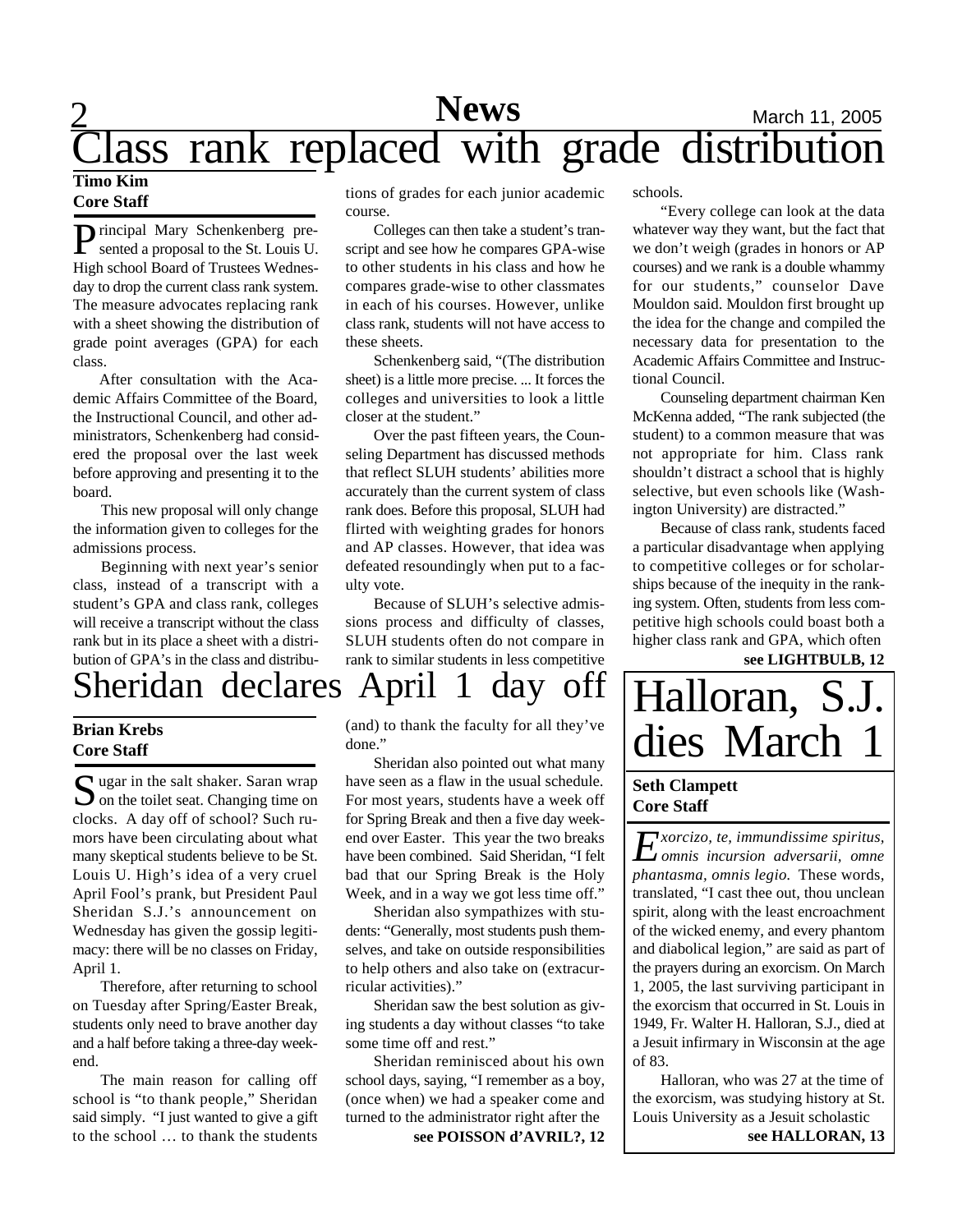## **March 11, 2005 Opinion** 3 LETTERS TO THE EDITORS Winker, '06 calls on spiritual warriors

### To the Editor:

"Si vis pacem, para bellum": "If you want peace, prepare for war." The Romans took this saying to the letter in that the Pax Romana did not begin until after a century of civil wars and two previous centuries of wars with Carthage. They sought peace, peace in the sense of no wars, and they saw that the only way to have that was to take over the world, which they did. Before you stop reading this and crucify me on the upper field for trying to justify war in the name of peace, I want to say that I am not justifying war, that is earthly war. I believe that there is more than one meaning to this phrase; I testify that it can mean if you want peace, prepare to fight evil for it.

We are called the "Church Militant" because we are down here fighting for eternal life with God against Satan and his minions. You might be asking where I get this strange notion of us as warriors, soldiers, even for Christ. Well, let's see, St. Ignatius was a soldier and fought in the Spanish army against France, no they are not the "evil" I speak of, but when he was injured, he was forced into recovery and spent time reading and praying. As a result, he discovered that he was fighting the wrong war. He founded the Jesuits who have been called the Marines of the Church and sent them out to lead the way into battle. As the "militants" of the Church, we are called to put on the "armor of God" (Eph. 6:13) with "faith as a shield" (Eph. 6:16) as "sheep among wolves (Mat. 10:16), but the glory of the Lord is with us always. This is not Operation Overlord or Desert Storm but rather Operation Salvation and we are on the front lines.

If we cannot use tanks, M16s, and ICBMs how, then, can we fight this war? Christ said to His disciples, "Whoever acknowledges me before others, I will acknowledge before my Father in heaven. But whoever denies me before others, I will deny before my Father in heaven" (Mat. 10:32-33), calling them to not be afraid and stand up for their faith, to fight. What better way is there to acknowledge Christ than to live as He did? The four Cardinal Virtues: prudence, fortitude, justice, and temperance are what we ought to aspire for. Prudence, as right judgement, allows us to make moral choices so that we might avoid giving into temptations sent at us by Satan through society and our everyday life. Fortitude helps us to stand up for those choices and acknowledge that we believe in Christ. The phrase "If you want peace, work for justice" is appropriate in that by working for justice and being just in our decisions, we are contributing to the protection of dignity and human life, which is what Satan wants to destroy. Temperance is self control. With self control we are able to possess our bodies instead of our bodies possessing us. We are better able to fight physical temptations that are sent at us by the corrupt world we live in. The temptation to allow ourselves to be temporarily satisfied can be defeated by temperance with the help of prudence as a guide and fortitude as a shield from the reactions of our peers. With these and the gifts of the Holy Spirit as our weapons, we can charge the enemy knowing that God is on our side.

Therefore, I challenge all of you, my friends, my peers, teachers, and alumni, to aspire for spiritual excellence through the four Cardinal Virtues and the commandments of Jesus. If we as a community follow in the Ignatian tradition and rise up in a revolution against evil, then I testify that we will be victorious with God and peace will come again.

Thaddeus Winker, '06

## Hennelly, '03, praises mock trial

To the Jr. Bills Mock Trial Team,

I want to congratulate you guys on making it to regionals for Mock Trial. I joined the mock trial team at SLU this year and it has been a great experience! It really does help prepare you for learning the rules of evidence, among other things for law school. I only wish I had been on the team at SLU High to have a little more experience, so keep with it. We just had our regional

# Brandy thanks community

To the SLUH family,

My wife Fannie and I would like to take the time to thank all of you for your prayers and gestures of kindness and generosity during and after the death of our son Desmond. So we pray that God's blessings will be with you all always.

Thomas and Fannie Brandy and Family

tournament at Wash U. and lost to them, our arch-rival. I hope you guys have better luck than us, but I'm sure you will. Also, job well done to the *Prep News* for giving mock trial the attention it deserves. Good luck at regionals!

Sincerely, Mark Hennelly, '03

 $\frac{1}{100}$  for prayers  $\frac{1}{100}$  SLUH will not have access to the south Science Center Lot on March 29-31. Carpooling as well as parent drop-off/pick-up will be needed on these dates. Parking Reminder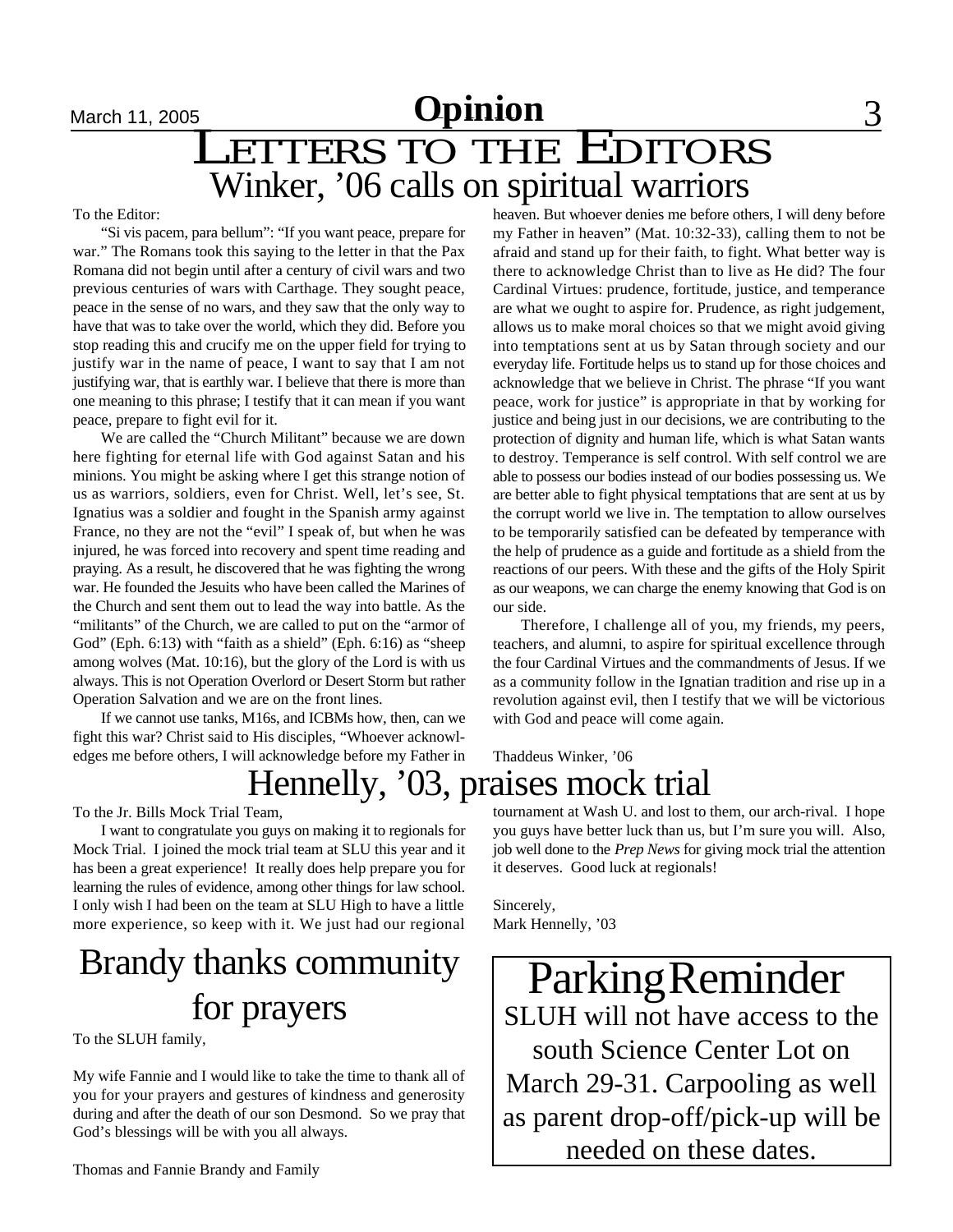# **4 News** March 11, 2005 Krings receives Archbishop May Service Award

## **Sean Powers Core Staff**

A fter hundreds of hours of service in<br>the community, senior Jim Krings fter hundreds of hours of service in has been selected to represent St. Louis U. High in receiving the Archbishop May Service Award. Each year, SLUH chooses one senior nominee to receive the award, given by the Archdiocese of St. Louis for his dedication and commitment to community service.

Krings said about receiving the award, "I'm not positive that I'm the most deserving, but it feels good to be recognized for doing service. All the others were really deserving and it just doesn't seem fair that only one can get it."

Krings has been involved in the Community Service Program (CSP) throughout his career at SLUH. Through CSP, Krings has served at International Institute, South Side Day Care, Midtown Catholic Charities, and Loyola Academy, serving two years at each site.

Outside of CSP, Krings spent this

past fall volunteering his time with the Des Peres Parks District. He worked oneon-one with an autistic child once a week

during a soccer camp for children. This helped disabled campers fit in more comfortably with the other kids.

Each Catholic high school in the Archdiocese of St. Louis selects one student to receive the award.

 CSP director Colleen Rockers and pastoral director Tim Chik reviewed the applications of the twelve seniors who applied for the award in mid-December. The counseling department, principal Mary Schenkenberg, and dean of students Eric Clark also

reviewed the applications. In each evaluation, however, Krings kept coming out at or near the top.

"Any one of the candidates would

have made amazing representatives. Many of them are good, quiet servants," said Rockers.



**Krings in his sophomore yearbook picture. A more recent photo was unavailable.**

About this year's particularily close selection process, Rockers added, "There was quite a lot of strong competition here. I want to give credit to the other fine gentlemen who applied."

The four other top finalists to the award were seniors Tom Cambell, Dan Burghoff, Alex Plurad, and Dustin Sump.

As the SLUH representative,

Krings attended a day of service with fellow winners from other schools this past Thursday and will receive the award at a banquet.

# Diversity Mass celebrated in chapel on Tuesday

## **Andrew Schroeder/Andrew Mueth Staff/Core Staff**

The Association for Cultural Enrich-<br>
ment at SLUH (ACES) hosted the The Association for Cultural Enrichsecond annual interschool Diversity Mass in the chapel at activity period this past Tuesday. CBC, Cardinal Ritter, Incarnate Word Academy, Nerinx Hall, Rosati-Kain, Ursuline Academy, Villa Duchesne, and Visitation Academy all sent representatives to the Mass, which was the final event of the year for Project Harmony.

Project Harmony is a series of diversity events throughout the year, each hosted by a different school. Nerinx had an overnight lock-in earlier this year, Ursuline sponsored a diversity day, and Rosati-Kain and CBC had the Black Repertory Theatre come to perform a play.

SLUH has had a Diversity Mass for years, but in the past, it was a mandatory all-school Mass. The Mass was made optional three or four years ago and made open to other schools last year after the schools decided to "(incorporate) it into Project Harmony," said ACES moderator Spencer McCall.

Fr. Art Cavitt, a Dominican who works at an African-American Outreach center in North St. Louis called the St. Charles Lwanga Center, came to SLUH to celebrate the Mass. His homily included a theme of community and several issues pertaining to diversity and acceptance of people's differences.

ACES Public Affairs Officer Sam Cummings commented that the Mass was "more energetic than regular masses" and that he liked the mix of songs.

 The Mass's energy carried it through all of activity period, as scheduled, and into third period as well. According to McCall, more schools showed up than

they originally planned for, and the Mass got off to a late start. In addition to starting late, the "Mass ran a little long," said McCall.

After Mass, the students stayed in the chapel for a large discussion about some of the diversity issues they face every day. They talked about different minorities in school and the differences between going to same-sex or co-ed schools and how that affects people's views of the opposite sex. The group then talked about how to continue what was discussed during and after Mass and even did some planning for next year.

Overall, Cummings said that the Diversity Mass was a "good chance to meet with friends and meet some new people." As a reminder for future ACES events, the ACES mixer is coming up on March 19, and the ACES retreat will be from March 28-30.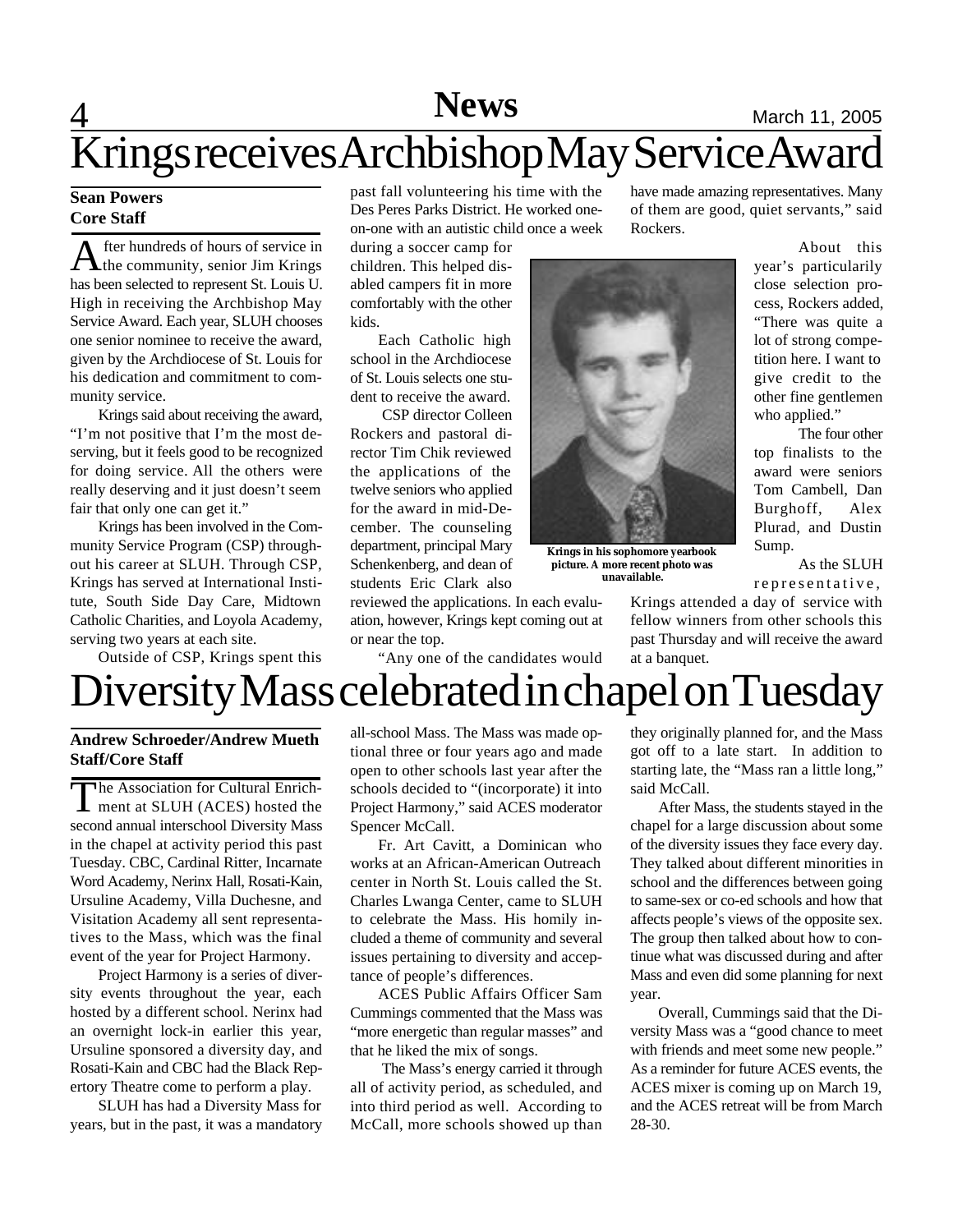### **Eric Durban Staff**

 $\prod$ ast weekend, raquetball players from around the country gathered in St. Louis for the 2005 National High School Racquetball Championships. Looking for a third straight national title, the Racquetbills fought valiantly, but had to settle for a second place finish behind a strong squad from Beaverton High School, located in Beaverton, Oregon.

With 39 players competing, the Jr. Bills boasted one of the biggest squads in the largest national high school racquetball field in history. Four hundred twentysix athletes from 54 high schools represented 22 states.

A by-product of the large field meant that more schools had quality depth which they lacked in past years; the Jr. Bills' depth had been an advantage in past tournaments.

# leafner receives Dunn-Martel award

## **Tim Huether Sports Editor**

S enior water polo player and swimmer<br>
S Tim Heafner was announced as the **T** Tim Heafner was announced as the recipient of the Dunn-Martel Scholar Athlete award last Friday.

Coaches and administrators vote on the recipient of the award, who must have played at least one varsity sport and be in the top 25 percent of his class. The Dunn-Martel award winner then becomes SLUH's nominee for the *St. Louis Post-Dispatch* scholar athlete award, which is given to seven area seniors in May.

Last year's Dunn-Martel award winner was soccer standout Joe Germanese, while Heafner's brother, swimmer and water polo player Tom Heafner, grabbed the award in 2003.

According to the plaque in the first floor corridor, the Dunn-Martel Scholar Athlete is a senior who has maintained a "high level of scholarship as well as the discipline and committment of athletic participation."

Heafner has most certainly done just

## **Sports**

Racquetbills take second in Nationals

Two years ago, the United States Racquetball Association changed the scoring system for the tournament. Rather than weight all the points towards the top seeds, the new system spread the points out more evenly among the six seeds.

The new points system required teams to have depth in order to win a team title, and depth is something the JPKbills pride themselves on having.

Each of the six singles divisions in the tournament included four brackets: Gold, Red, Blue, and White. After each loss, a player would drop down a division in that respective order. In each lower division, points for a victory also decreased.

 Depth was once again a major component for victory. The Racquetbills came away with two division wins and a plethora of other victories to accumulate 907 points. This year, however, Beaverton accumulated more quality wins and edged the Jr.

Bills with a score of 973 points to take the boy's team title.

"You have got to hand it to the Beaverton team because they had incredible depth and really had their entire team playing great," commented head coach Joe Koestner.

"I was really impressed with the way the Oregon kids came out to play this year," said senior No. 2 seed Pat Corcoran.

Coming into nationals after a hot season, junior No. 3 seed Justin "Spicy" Langan was looking to spice things up a little more. As world-renowned chef Emeril would say, he "kicked it up a notch." Langan rode three convincing victories into the finals, where it seemed he had met his match. After dropping the first game 14-15, Langan turned up his intensity, thanks in large part to the overwhelming support from the team, parents, and other spectators.

**see NEARLY, 9**

that. As a captain of the SLUH water polo team which placed third in state, Heafner led the St. Louis area in goals, scoring 84.

Heafner also ranked high in points, with 189, second in the area only to senior David Zenk of MICDS, who posted 226.

Heafner did not confine his aquatic abilities only to the water polo matches. Heafner also excelled in swimming, leading the team to a third place finish at state. He placed second in both the 50 yard freestyle and 100 yard freestyle. Heafner also anchored the firstplace 200-yard freestyle

relay, single-handedly pulling the team from third to first. In addition, Heafner was named to the swimming all-metro first team by the *Post-Dispatch*.

Although the vote for Heafner was

not unanimous, it was "pretty close," according to Athletic Director Dick Wehner. Water polo coach Paul Baudendistel

> said, "I'm biased, but I think he's one of the best athletes in this school. ... I've said this before, I think he could have played any varsity sport here and done well. And scholastically, academically, he pushes himself. He's got a lot on his plate as all seniors do, but he manages to find time to get his homework done."

Heafner said, "I thought it was a great honor. I'm really happy to receive it. I think that it's definitely an honor because it's not just athletic. It shows that

I'm not just an athletic person. It shows that I do study hard, I do work, and I don't know if a lot of people know that."

Baudendistel concluded, "He's a stud. I mean look at the guy. He's impressive."



**picture. A more recent photo was unavailable.**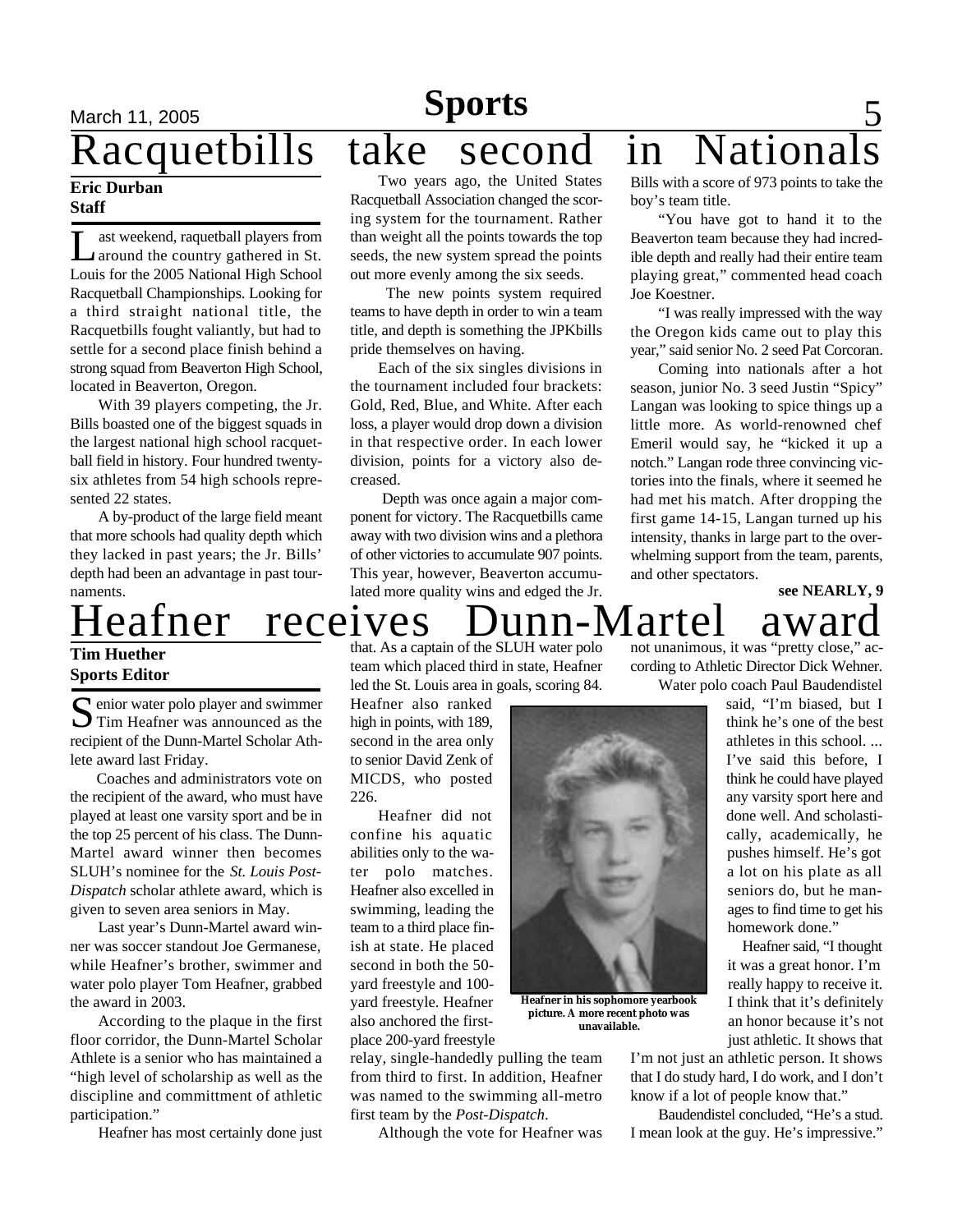## **6 News News News March 11, 2005 Sports**

## Rossbills end first winning season since '98-99 *Team completes 15-11 year, takes third in MCC*

## **Henry Samson Reporter**

It was a season that will stand out in<br>memory as a thriller from start to t was a season that will stand out in finish. "Looking back, we were definitely successful to a certain extent," stated head coach John Ross. "It's nice to know we reached some of our goals, like scoring more points and beating each conference team, but there were some things we didn't accomplish as well."

Any way you look at the season, it certainly was captivating every time the Jr. Billikens set foot on the court. The team remained steady early in the season, balancing hard losses to Webster Groves and Chaminade with blowout wins against Pacific and Lindbergh.

As usual, the Metro Catholic Conference was its own beast this year as SLUH defeated and fell to each of the teams once. The Bills finished with a 4-4 conference record behind Vianney and CBC, who were both 6-2.

Probably the most significant of these games was the one against CBC at home on senior night, when the Jr. Bills routed the 18-9 Cadets by thirteen points. "I'd have to say that was the best game for these guys, especially the seniors," said Ross.

Ross touched on how well the team got along. Fans could definitely see that the team had meshed together into a family during the games, even on the bench. That is one of the essentials to building a great team and a successful season.

SLUH's lineup didn't cut it sometimes. It's hard to play against a team whose biggest player outweighs your biggest player by 100 pounds, which was the case against more than one team. So, at the beginning of the year, SLUH opened the floodgates to a transition style of play. In the end, it turned out fairly effectively. SLUH made up for what they were lacking in size with fast breaks and high scores.

The only problem was that defense was a little shaky sometimes; the Jr. Bills allowed the most points in the MCC.

If the shots weren't falling, SLUH did; but if the shots were, SLUH gave the scoreboard operators something to do in their spare time. SLUH outscored its opponents 1,612-1,474, averaging a star**see BASKET, 8**

## But let's face it: when it came to size, printers, distance runners look to lead '05 track

## **Henry Samson Reporter**

The emergence of spring brings peace<br>ful beauty to the natural world. Flowhe emergence of spring brings peace ers bloom, temperatures warm, and young lovers turn their fancy to Cupid's whims. But for track athletes, spring is anything but this. Icy rain and 40 degree temperature fluxes provide the scene for the beginning of the harsh reality of March for track and field athletes.

Though about 11 percent of the school, or 115 kids, came out for the first week of practice—an almost unmanageable number—head coach Jim Linhares is excited about prospects this year.

To his credit, Linhares hopes to spread out the competition and give everyone on the team chances to race. The schedule looks more like a legal document than a list of meets because the Jr. Bills will enter 30 meets, ranging from varsity and JV to sophomore and freshmen divisions.

Varsity speedsters Stephon Simmons, who finished third at state in the 200-meter dash, and Paul Cheney, who finished 6th in the 100 and 400 last year, will lead the sprinters under the guidance of coach Chuck McCall.

Of the sprinters, McCall thinks, "We're doing good so far this early. We're actually a little better off right now than last year." He added, "I'm glad and kind of surprised that they're all in pretty good shape too."

Coach John Diffley, whom you may know as an assistant football coach, is in charge of the throwers once again this year. Junior Cliff Leek and sophomore Niko Mafuli are just two of the bruisers that plan on throwing some points onto the board for the Jr. Bills this season. Linhares stressed the importance of scoring points in the weights division and is confident they will come through.

The distance squad, an annual power, is hoping to add the second part of SLUH's sprint distance one-two punch this year. Coach Tim Chik and long time cross country coach Tom Flanagan are handling the group of about 50 runners. Senior Charlie Samson is returning with a 1:58 800-meter to his credit.

When asked to describe Samson's 800, Chik described it as "powerful and fierce."

State qualifying junior Ben Murphy-Baum returns with a 9:40 2-mile and will be helped by senior oxygen machines Alex Muntges and Dan Meier. Chik seriously thinks "all three will be at 9:30 by districts."

The last component is a question mark. Junior Jason Esslinger will lead a slew of underclassmen in the jumping division. Newcomer coach Joe Nyugen will also be in charge of the long and triple jump sections and has many eager freshmen and sophomores.

"We're really gearing up for an outstanding year!" exclaimed Linhares at the team's meeting on Friday. And what better year to do it than this, the last year of the existing track. "I'm going to miss that 364-meter, four-cornered track," said senior Charlie Samson.

The varsity and JV divisions jump start their seasons on Holy Saturday at Washington U. The meet should start around 10 and events will run throughout the day. If you're in town and aching to get out of the house, feel free to drop by and watch some good old-fashioned competition.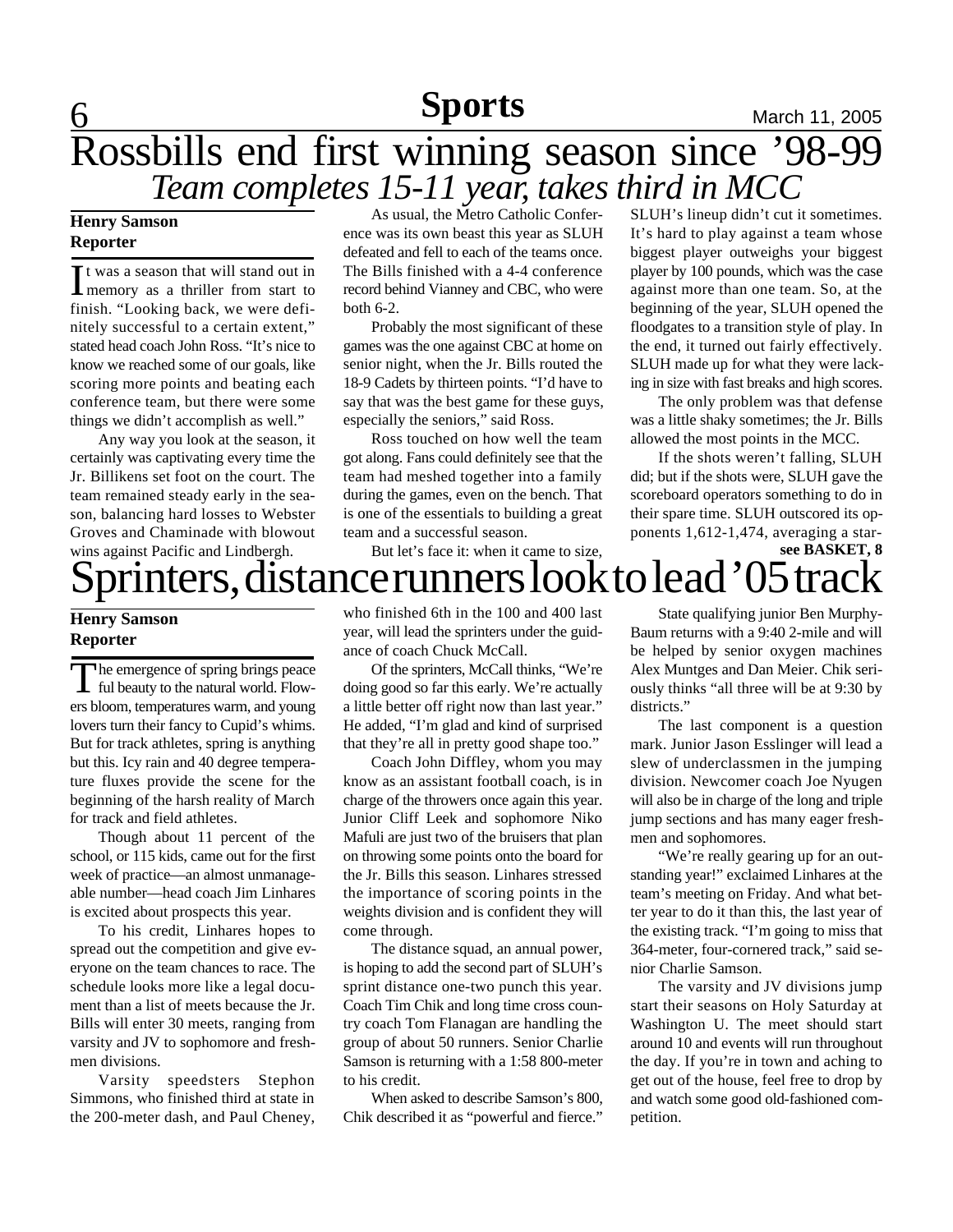## **March 11, 2005 Sports** 7 axbills look to improve on 9-12 ma upon last year's 9-12 record, including

### **Mike Eilers Reporter**

L ike other lacrosse teams across the country, SLUH lacrosse has swelled, reaching a record 90 players and 13 coaches this year. Despite being a club sport, there are three teams, and a number of new coaches have been brought in to make SLUH a contender.

After weeks of practice and preparation, the Laxbills are ready to test their mettle against some of the area's toughest teams. Head coach Ron Kelam said, "We typically load our schedule with competitive opponents. Each year, we try to play the area's best ten teams, and this season is no exception."

The varsity squad opens the season this Saturday at the Lacrosse Jamboree at

Soccer Park. The team will play a number of running clock games against some of their best area competition.

Despite losing 18 seniors last year, the team expects to have an impressive year. The varsity roster boasts a number of excellent returning seniors, including attackmen Joe Hof and Larry Howe and returning senior D-poles Bryan Glaenzer and Pat Milford.

But Kelam believes, "This year our team will only go as far as our middies can carry us." Returning senior mid-fielders Phil Hof, Mike Sargent, and Chris Mehan will carry the brunt of the load for the team. As an impenetrable wall, junior Matt Yoon will lead the team from in front of the cage.

The Warriorbills hope to improve

nament. They hope to bring that success to the varsity level. After the Jamboree, the Laxbills begin a series of home games beginning Monday against Lindbergh. Over the next month, the team will play seven home games in a row at both the stadium and at

Compton-Drew. Stop by one of these games to show your support, and maybe learn a thing or two about the fastest growing sport in the country.

tournaments that challenged the team with tough competition, and many of the newcomers to varsity are ready to fill the gaps left by last year's senior class. Last year's JV squad, lead by former SLUH ASC teacher Steve Casey, finished an impressive second in an end-of-the-season tour-

# Baseball looks to follow up district championship

## **Justin Rottger Reporter**

 $\sum$  oes the road to Columbia go through<br>Forest Park? The diamond dwellers oes the road to Columbia go through of Aviation Field anticipate that happening. With a core group of seniors returning to the varsity squad in 2005, the Jr. Bills certainly have a formidable shot at a state championship.

 Key seniors include Brandon Beal, Ryan Morgan, and Matt Ikemeier, who will be an integral part of this team's run at Columbia.

In a conference whose race could be a shootout this spring, the Jr. Bills feel that their chances are just as good as anybody else's. DeSmet won the Metro Catholic Conference last year, but they lost the ace of their pitching staff to the University of Arkansas. Vianney also graduated their ace. So why shouldn't the Jr. Bills be highly considered in the MCC this season? With an intimidating lineup that should turn heads again after scoring over ten runs numerous times last year, there could be no stopping them.

The pitching must hold up, however, and there are two solid pitchers in Ikemeier and Morgan, with depth in fellow seniors Jason Kertz and Ryan Johnson. Johnson

looked impressive on the mound in early spring practices and will be a dependable arm if needed.

There are also several juniors that should contribute, namely Mike Beal at second, Alex Primo in the outfield, returning from a broken finger, and Nick Riganti in the outfield and first base. The Jr. Bills are always anticipated to have a great season. After a 20-7 season in 2004, and with what the lineup and pitching SLUH has to offer in 2005, the golden road to Columbia could go right through Aviation Field.Come out to the first game of the season on Mar. 22 against Cleveland at Aviation Field in Forest Park.



*Sr. Ebo of the Sisters of St. Mary spoke Monday in the theater on her experiences of the Civil Rights movement. Ebo participated in the 1965 voting rights protests in Selma, Alabama, 40 years ago.*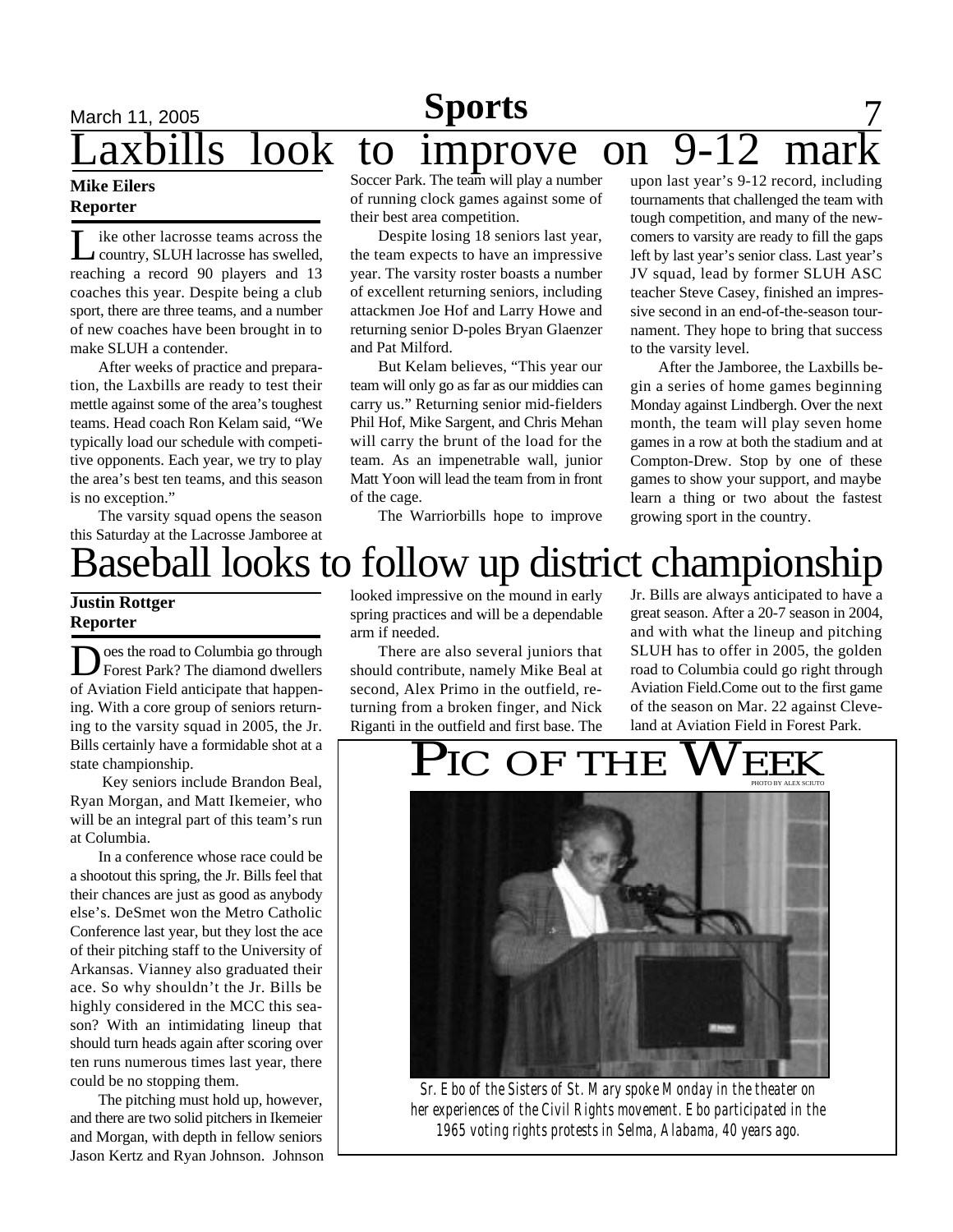## **Sports March 11, 2005**

## 8 Wiebills hope to climb up MCC rankings

## **Michael Doherty Reporter**

A fter last year's disappointing 5th<br>place finish in the MCC tournament fter last year's disappointing 5th without qualifying any golfers for the state tournament, the 2005 Jr. Bill golf team looks to impress a lot of people this year. Led by returning seniors Kyle Ortman, Matt Bartch, Steve Lestmann, Tom Junker, and juniors Alex Luebbert, Mike Doherty, and Steve Azar, the Jr. Bills expect to be much more competitive this year with the area's top teams.

Competing at a new home course, Forest Park, the team will have a slight advantage in home matches because they will know the brand new course better than the competition. It should be a good season and head coach Greg Bantle thinks that they will probably send three to four golfers to state this year with the new district rules in effect.

With the new rules, one team and ten individuals qualify at districts rather than two teams and five individuals. This new rule helps out stronger golfers who are on less competitive teams.

The first match for the Jr. Bills will be on March 29 at Glen Echo Country Club. It should be a great year for this highly underrated golf team, so come out to North County to support the Teebills.

# Killbills hope to make up for lost seniors, retake MCC

## **Sam Stragand Reporter**

The Volleybills' first match on March<br>30 will open the team's quest to re-The Volleybills' first match on March gain the state title after a disappointing finish in districts last year. Two years ago, the St. Louis U. High Jr. Bills won the state title by defeating Vianney in straight matches on the last day of final exams.

The Volleybills are now under the direction of coach Paul Scovill and new coach Charlie Clark, since English teacher and volleyball coach Terry Quinn is on sabbatical at Boston University. Even though Clark is new to the game, the team has much to learn from his vast sports knowledge and coaching abilities.

Along with the change in coaching, the team will have many new faces after losing many seniors to college.

Having lost eight players last year, the team will have a very different look this year with only three current seniors: Bob Schuster, Joe Guntli, and Steve Baker. Only four varsity players returned from last year, so five new faces will appear on the varsity court this year. The team also includes five freshmen who will look to carry on the strong SLUH volleyball tradition for the next four years.

While the team lost its three varsity setters from last year, junior Joel Westwood will take on the challenging position in an offense where he will set the

## **Rollerbills anticipate encouraging season**

After a disappointing season last year, the SLUH inline hockey team looks toward a more promising year. The Rollerbills enter the season with a record of 0-2-1, as the result of a preseason tournament.

Despite the record, they anticipate a more competitive Division II regular season. Having graduated the number one scorer from last year, sophomore Chris Place and junior Clint Mohs, as well as freshmen Carl Fasnacht and Nick Helfrich

will attempt to make up for the loss. Also, returning senior defensemen Jeff King and Matt Spaeth will add to the depth of the team, as well as senior netminder John Pecher.

The T.O.Bills will take on DuBourg tonight in their first game. The puck will drop at 11 p.m. at the Matteson Square Garden Tri-Plex in St. Charles.

—Compiled by John Pecher

entire time. Most of the power hitting core still remains in Schuster, Guntli, and junior Kevin Heine.

While coaches Scovill and Clark had to make many changes, they still expect great results from the very talented lineup.

Like any year, the (formerly)TQ Bills aim to win the MCC conference, where most of the state's best teams reside. SLUH will face their old MCC enemies, Vianney, DeSmet, and CBC, as well as the best public schools such as Oakville and Lafayette. If the Volleybills can win the MCC, they will most likely be the top seed in the state tournament at the end of the year where the state champion will be crowned.

Their first three matches are at home on Wednesday, March 30 at 5:30 against Pattonville, Thursday, March 31 at 5:00 against Mehlville, and Friday, April 1 at 5:00 against Oakville. The Volleybills hope to start their season right with three strong victories.

## BASKET

### (from 6)

tling 62 points a game. Senior Dave Goettlemann led the team both in scoring, with 390 points, and in assists, with 114.

Out of those 390 points, Goettlemann beat his own single season record for three pointers, draining 81 out of 211 bombs.

Juniors Nick Riganti and Peter Cooney will return next year as the team's leading scorers, averaging 6.6 and 6.2 points per game, respectively.

As a whirlwind of a season closes the door on four seniors' basketball careers, the 2005-2006 season now rests in the hands of the nine returning juniors as SLUH thanks seniors Dave Goettlemann, Dan Henry, Curtis Hoette, and John Warner for four years of hard work and leadership.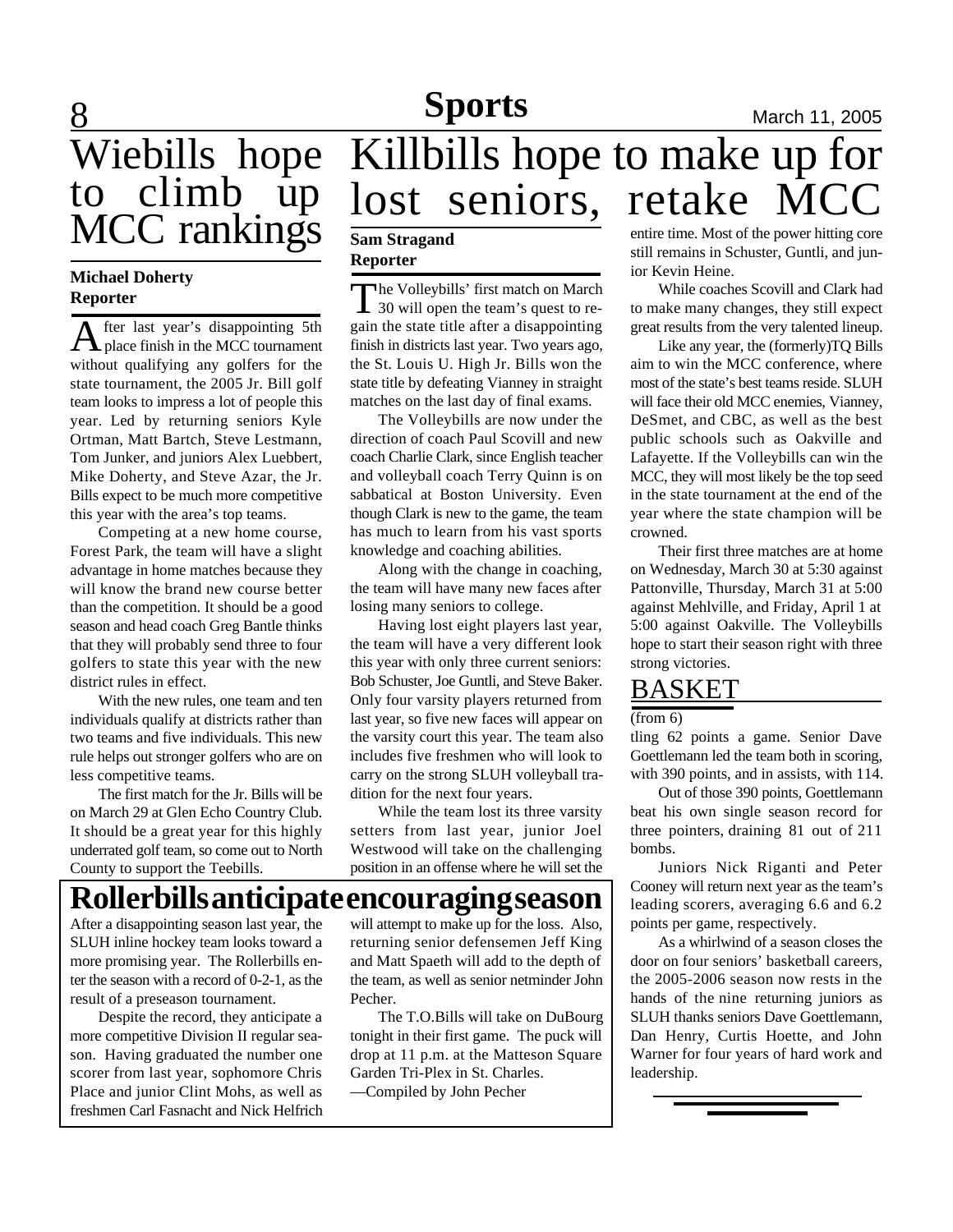## NEARLY

### (from 5)

"I think we got into the guy's head after a while," commented senior No. 6 seed Joe Hejlek on the constant cheering and support.

Langan proceeded to take the next two games handily and clinch a Gold division win. One reward for his efforts proved to be a spot on Channel 5's Sports Plus late night sports show. Being the only boys' division winner at the time, Langan was chosen to answer a few questions from Rene Knott and was filmed playing a mock game.

"I was really happy to get some crucial wins in for the team, and it was a rush to see myself on T.V.," commented Langan.

After an undefeated regular season and a state championship, senior No. 5 seed Eric Durban looked to put the exclamation point on a great year by taking a national championship. Playing some of his best racquetball at the right time, Durban cruised to the finals after three wins, including a 15-0, 15-0 shellacking of his Arkansas opponent.

In the finals, Durban met a Beaverton opponent eager to add to his team's point total. Durban was the one, however, to take the points and a Gold division win after a 15-10, 15-10 victory.

Durban also teamed up with senior No. 4 seed Joe Lorenz to compete in the No. 2 seed doubles division. The duo provided some thrilling matches that included a heart-stopping 13-15, 15-12, 11- 10 semifinal victory against a pair of Oregonian opponents that had the crowd hanging on every point.

After a long tiring weekend, the doubles team unfortunately did not play their best in the finals match. An inability to pass their opponents led to an 11-15, 14-15 loss. The team, however, finished second and picked up some major points for the Jr. Bills.

In his singles play, Lorenz took fourth in the Gold division after losing a closely contested third place match 8-15, 15-6, 9- 11 to Tony Chan of Parkway West. However, that was not before Lorenz took home quality points by winning two

matches in the Gold division.

"I thought the competition was a lot tougher this year and the team really pulled it together to make a good showing," commented Lorenz.

Senior No. 1 seed Ryan Franklin had tough shoes to fill this year as he replaced Phil Mathews at the No. 1 spot in the tournament. Franklin preformed admirably in winning a Gold match before bowing out in the Blue division to a tough Oregon opponent, 11-9, 11-6.

Senior No. 2 seed Pat "Pete" Corcoran also played well throughout the weekend. After losing his first match, Corcoran dropped to the Red division, where he proceeded to clean house. Two ensuing victories, including a 15-1, 15-2 drubbing, placed him in the Red finals against a Beaverton opponent. Not intimidated by the "Beaver Fever," Corcoran took care of business in a 15-12, 15-9 victory.

Historically, the No. 6 seed bracket contains the most players, as teams can throw as many players not varsity seeds 1- 5 in the division as they want. For a team with lots of depth, like the Teachbills and eventual champion Beaverton, this division can provide some crucial points. This year the Rolloutbills showed their depth, placing four players in the quarterfinal round of eight.

Unfortunately, three of those players were on the same side of the bracket and Hejlek knocked out sophomore Ben Brooks and junior Mike Laurentius to make it to the finals. There he was pitted against the No. 1 seed in the division from Beaverton. After a long tournament that included seven matches, Hejlek didn't have his best game in the finals and fell 14-15, 5-15.

"I think everything from the weekend took its toll, and by the final on Sunday night I didn't have much left," said Hejlek.

Senior JV star Ryan Shortal also played excellent raquetball throughout the weekend and placed third in the White division at the No.6 seed.

The varsity doubles team of senior Pat Sheehan and junior Jason Rusch also played well in the No. 3 seed doubles division of the tournament. After winning five matches, including a win over the fellow doubles team of juniors Mike Guilfoy and Laurentius, the duo faced a team from eventual champion Beaverton. This doubles final mirrored much of the weekend, as the team fell 14-15, 15-12, 11-7 to finish in an admirable second place.

Leading the way throughout the year and at the national tournament were the seniors on this year's varsity squad. They stepped up their play when they needed to and helped others do the same.

"I think the seniors this year were my real assistant coaches," commented Koestner. "The seniors were phenomenal in giving to the rest of the players on the entire team. They really helped prepare the freshmen, sophomores, and juniors to take their places."

In addition to a second place finish, the Pinchbills also received some exposure in the local news media. For the first time in Koestner's twenty years of coaching the Racquetbills, *the St. Louis Post-Dispatch* printed an article about high school racquetball. One article highlighted the Jr. Bills' quest for a third consecutive national title, while the other provided a summary of the team's performance after the tournament.

The national tournament provided a good showcase for St. Louis racquetball talent and also highlighted the success of the league.

"The guys in our league are intensely competitive on the court, but friends off the court, something that I didn't see from the Oregon schools," commented Koestner.

"Once you've been in first place, second place seems like a loss, but a lot of teams would have liked to be in our position," said assistant coach Matt Stewart.

Putting a perspective on the entire year, Koestner said, "This was a team that had challenges this year both physically and mentally, and came back from the CBC loss to take the state title and came within a hair's breadth of taking another national championship."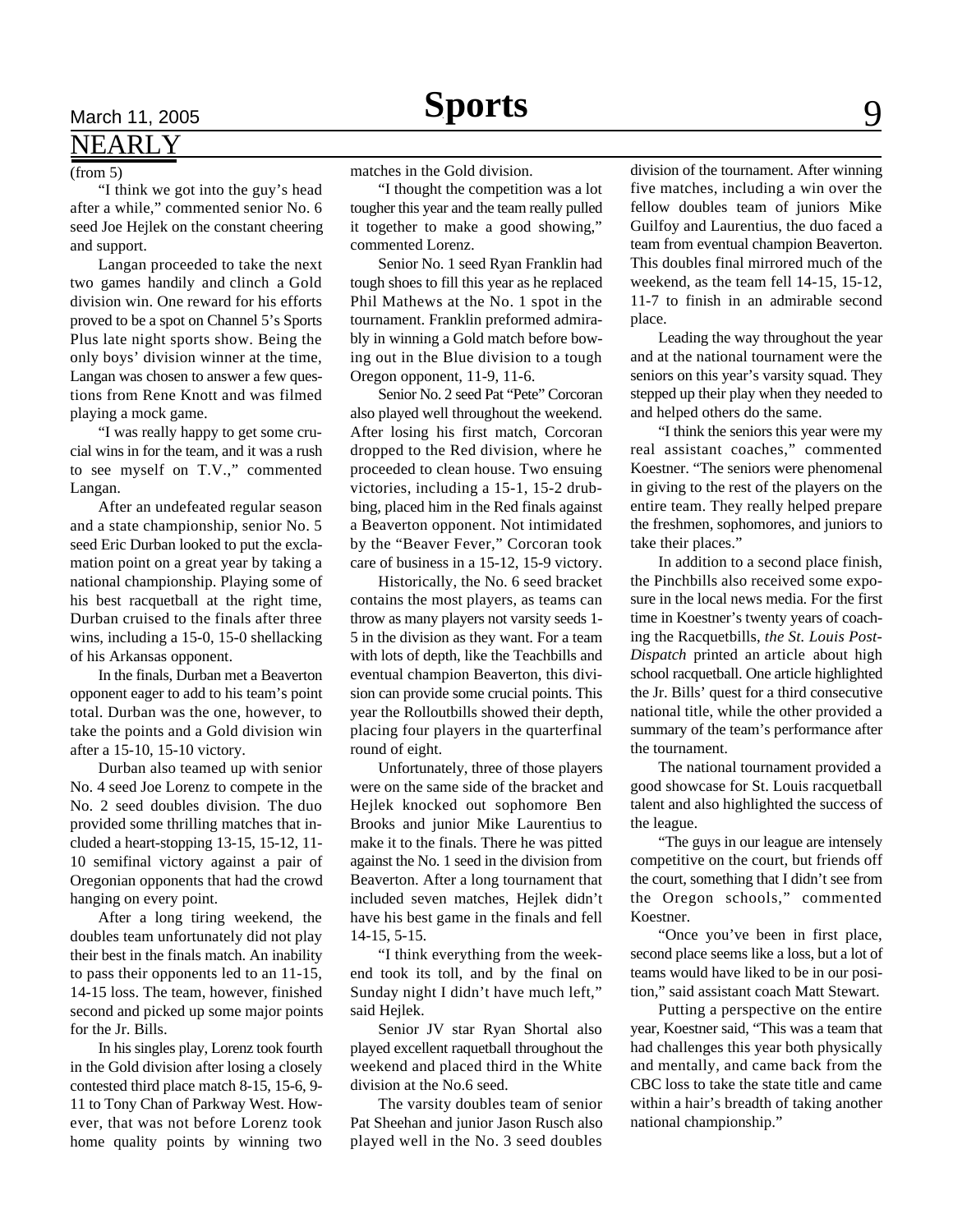# 10 **Sports News** March 11, 2005 Students rejuvenate Environmental Club

## **Tim Malecek Staff**

A lthough it claims only 5 percent of<br>the world's population, America lthough it claims only 5 percent of generates about 40 percent of the world's waste. According to Yahoo (http:// ask.yahoo.com/ask/20020606.html), the average American generates four pounds of trash a day, meaning nearly, per capita, 1,500 pounds of trash each year. Yet only a quarter of America's waste is recycled.

At St. Louis U. High, the waste is no different. Everyday, thousands of paper plates, hundreds of brown paper bags, and reams of paper are wasted. The stream of waste exiting SLUH everyday spurred the SLUH Environmental Club to form last year and renew its determination and leadership this year.

"We never had a club strictly for environmental awareness," explained sophomore Micah Manary. "We want to make sure people are aware of the environmental issues right here around us. It isn't just a global problem."

The Environmental Club was formed last year with art teacher Joan Bugnitz acting as moderator, but the club had no formal positions and suffered from a lack of organization.

This year, the club elected sophomore Paul Robbins as president because of his devotion to the club last year. In addition, the club has asked science teacher Steve Kuensting to be their moderator, because of Bugnitz's busy schdule. Robbins, however, stressed, "We try to be a student-run organization."

"Our main goal is that we hope to get some education about the environment out at SLUH," said Robbins.

Manary cited the enormous waste at lunch as SLUH's biggest problem, particularly the brown paper bags brought by students. The club held a "lunchbox giveaway" earlier in the year. Jeff Harrison, S.J., bought lunchboxes from area thrift stores and distributed them to students to deter the paper waste.

Robbins also plans on starting a plastic bottling recycling program, similar to the aluminum recycling system. "I collect plastic bottles at my table and take them home to recycle, but I would like to start a program like that at SLUH," explained Robbins.

The Environmental Club plans to celebrate Earth Day, April 22, by selling t-shirts. They plan to use any money they

make on the t-shirts to sponsor clean-ups and other activities.

In the future, the Environmental Club wants to start a Stream Team program through the Missouri Department of Conservation. The program, similar to Adopt-A-Highway, allows students to clean up their section of a Missouri stream. In addition, the program will allow them to check the water quality and plan for storm drains.

Only ten devoted members are in the Environmental Club, many of them sophomores. Most of the club members also belong to the Democratic Socialists, although the Environmental Club has no political connection.

"One of our problems has been reaching out to people because people view us as liberal," explained Robbins. The Environmental Club stressed that everyone is welcome to join.

Manary stated, "The environment is not a political issue, it's a moral and an ethical (issue) that everyone needs to deal with."

Robbins expressed his hope for the club, saying, "A lot of people have a 'Who cares?' attitude. We want to change those

## attitudes."<br>S Not Bombs Seniors skip to attend Books *Ivers instrumental in organizing protest*

## **Jack Dryden Reporter**

Let Monday marked the third annual<br>Books not Bombs protest aganst the ast Monday marked the third annual war in Iraq. The program, held at the First Unitarian Church, went from 9:30 a.m.to 3:30 p.m. and included a free lunch and child care.

Books not Bombs began three years ago as a nationwide awareness program to protest the war of Iraq and to enforce peaceful solutions to resolve conflicts. Because of the continuing struggle in Iraq, the program has moved away from protest and towards awareness of struggles throughout the world.

Senior Pat Ivers helped to organize the event. Books not Bombs allowed attendees the opportunity to attend four out of 12 or 13 different workshops. Among the workshops taught at the event were the history of collectives, an informative workshop about the problems in the Sudan taught by Fr. Jeff Harrison, S.J., and a workshop taught by Ivers and senior David Gregg about the Black Mesa Indians, with whom the two spent their Senior Project working in New Mexico.

For the first two years, Books not Bombs was nationwide. This year, a few seniors organized the event and it was limited to St. Louis. Sixty to eighty active participants attended this year, five of whom were SLUH seniors.

Books not Bombs is presented as an alternative day of learning, and students were encouraged to come and approach topics not part of their school curriculum. Students who attended the program were already politically involved and informed. Ivers said that the intent of the program was not to force-feed new ideas into the minds of participants, but instead, "to get people who are already thinking to think more."

For any questions regarding Books not Bombs, e-mail Ivers at stlbnb@graffiti.net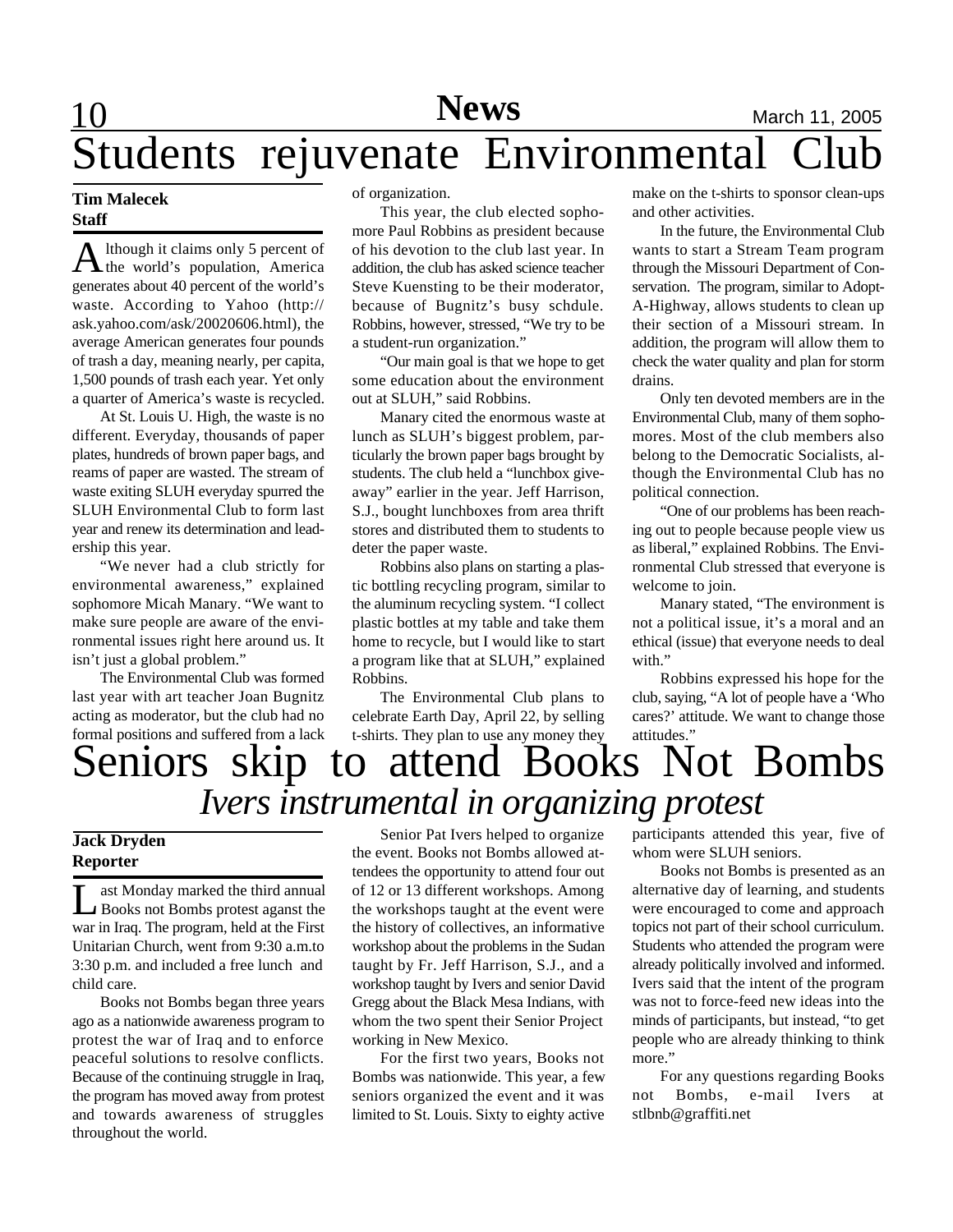## March 11, 2005 **News** 11 PROMOTION

ties, will "publish grade reports" and "coordinate the integration of new technologies into the academic program."

Mark Michalski's Assistant Principal for Academics position will, however, change dramatically. Schenkenberg said that Michalski's "scheduling responsibility was ... keeping him from doing some of the things he needed to be doing in terms of curriculum and getting into classes." With Becvar's position implemented, Michalski will pick up a number of Zinselmeyer's old responsibilities, chief among them staff development responsibilities.

According to a handout describing Michalski's updated duties, he will be responsible for "coordinat(ing) the ongoing professional development of the staff" along with his responsibility for the curriculum.

This shift in responsibility created a need for the administrative position, which was announced to faculty and staff in January. Shortly after hearing about the position, Becvar decided to apply for it, despite knowing that it would reduce his

## (from 1) teaching responsibilities.

Becvar has been teaching at SLUH for 32 years and has been involved in many other activities around the campus. During his tenure, Becvar has directed Senior Follies as well as led the Quiz Bowl squad and the bowling team while being involved with the theater and athletic programs.

His current job as Senior Class moderator will be especially hard to surrender. "It has always been very special," Becvar said of the moderator position. "I will miss working closely with (the seniors. ... It will be) a real void for me."

Becvar's biggest impact, however, has been in the classroom. He said that he applied for the position "with the condition that I can teach one section of calculus," a program he has been instrumental in developing during his time at SLUH.

Though he will be leaving behind the majority of his teaching responsibilities, Becvar will by no means lose contact with the student body. "There will be a lot more advising and counseling" involved with his new position, Becvar said.

Being in charge of scheduling, Becvar

will have to deal with students and their counselors in determining which classes to take and drop as the year progresses.

Becvar has extensive experience with the scheduling system. As a new teacher, Becvar helped create the schedule by hand and has lately worked with the current scheduling system.

Becvar was also influential in bringing the graphing calculator into the SLUH math department shortly after its release. He plans to be a "liaison between the technology committee and the principal" next year.

Schenkenberg said in her letter to the faculty that Becvar will "join the Administrative Team meetings on an as-available/as-helpful basis to assure a smooth transition" into his new job. Becvar will work with Michalski during the next two grading periods to help familiarize himself with the job. "I have to learn what I'm doing first," he explained.

Though there will be a learning curve involved, Becvar said he is "looking forward to it. It's a great group of people, and it will be a real team effort."

## DOC

est high school racquetball program in the country with 62 team members.

Koestner feels "It was a kick to get this award." However, despite his immense achievements and impressive award, Koestner said, "It's almost a little embarassing to get an award for something like this. ... It's something that you just do and that everybody else does ... I keep thinking of the Tom Wilsons and Tim Chiks and John Rosses that go everyday and do exactly the same thing that I'm doing, but don't get the kind of recognition that they deserve."

Koestner did not view the award as a personal achievement, however. He explained that, "(The award) is a recognition of the way we do things (in all our programs at SLUH). It's something the school has engendered and I'm really

(from 1) proud to do. (The award is) a reflection of what we do here at SLUH."

> Theology teacher and assistant racquetball coach Matt Stewart said, "I think that if anyone in the country is deserving of this award it's Doc. He's worked so hard and tirelessly for the school and the racquetball team, and what we have and have had for the past twenty years would not be nearly what it is without Doc. ... The countless hours and the meetings and the parents and the forms and the money and everything that he does—he is so deserving of this award and it's really a pleasure to work with him."

> The USAR, while looking for eligible coaches to receive the award, discovered Koestner when Whitley gave them his name. Whitley then contacted Stewart for information on Koestner's career. After Stewart had compiled information on

Koestner's career and written a letter of recommendation, Whitley passed all of the information to the USAR during their search around the country for candidates.

According to Whitley, the USOC gives out three awards every year: best volunteer coach, best coach based on excellence, and best overall coach. Koestner, Whitley explained, won the award for best coach based on excellence.

However, by winning the award, Koestner has also become a candidate for the best overall coach award, which the USOC gives to a coach selected from the pool of all the coaches that won an award based on excellence that year.

Whitley commented, "The coaches who win these awards are the coaches you'll see in the Olympics. (It will be) really cool to be in the same pool as coaches you see on ESPN."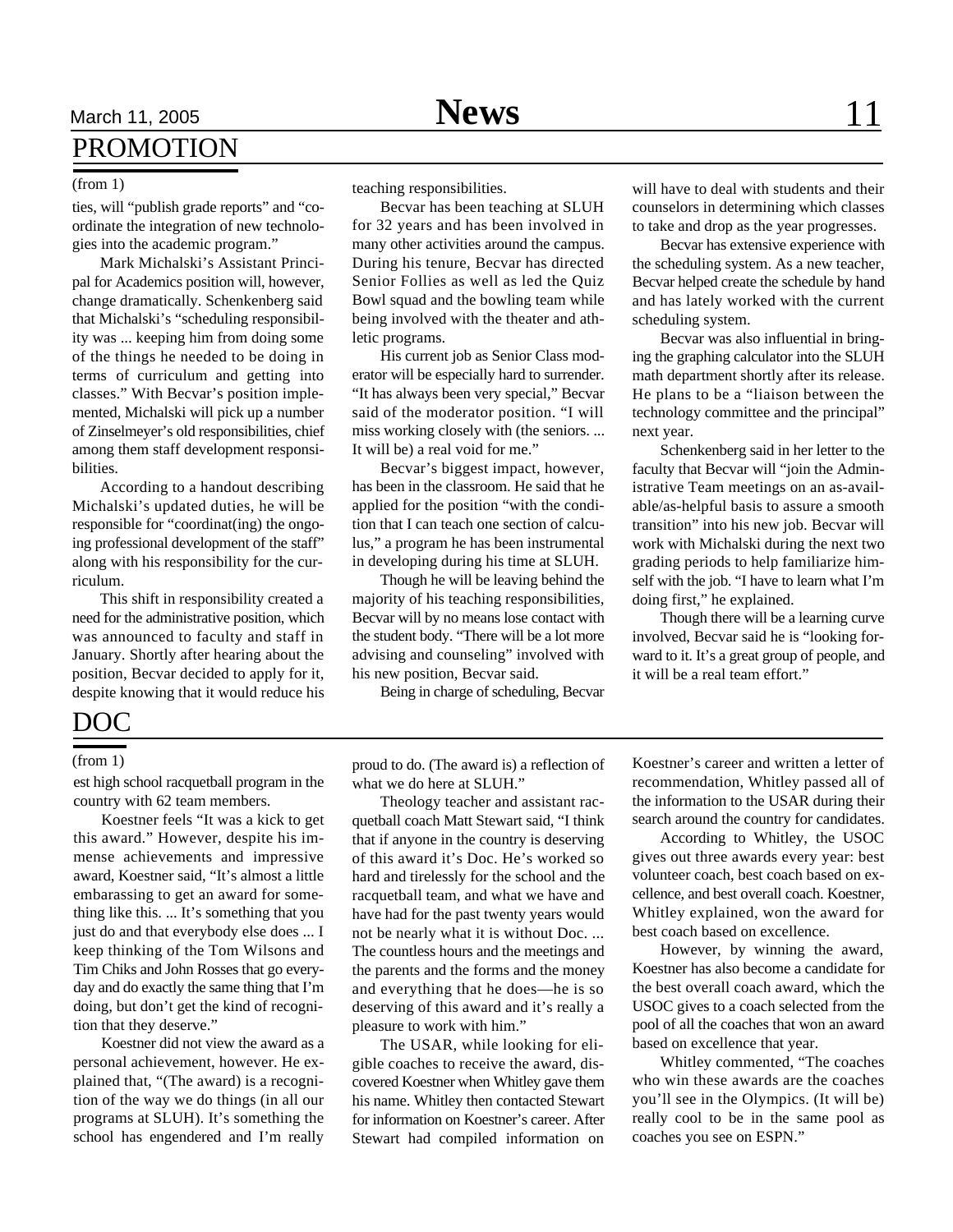## **12 News** March 11, 2005 HAMBURGLAR

work, they do. Some of them even begin during (the) summer," Conway said.

Also helping to bear the workload are SLUH students themselves. During the auction, freshmen will handle their typical duty of washing dishes; sophomores will put food on plates, which the juniors will then deliver, and seniors will act as spotters. Other duties handled by students include helping to stock the bars with ice and manning the auction's bank.

The showcase item to be auctioned off is a brand new 2005 Scion xB, valued at \$14,965. Other items sure to attract a large amount of attention are numerous Cardinal ticket packages, an A.E. Schmidt pool table, tickets to the 2005 MLB All-POISSON D'AVRIL?

assembly, and said 'Why not give the lads the day off?'" Sheridan added, "I felt very good about that."

Although SLUH hasn't needed to take any snow days, according to Assistant Principal for Academics Mark Michalski, "There is no relationship between this and the fact that we haven't had any snow days this year." Instead, Michalski explained that the idea to not have school on April 1 "came directly from Father Sheridan, and I think as he's preparing to move to a different school, (this was) his tangible way of thanking students, faculty, and staff for their hard work and kindness to him over the years."

In addition, exams remain set at the early time, before Memorial Day, as no snow days have been used, as long as SLUH has no "freak snow storms that come up between now and the end of school," said Michalski.

Besides giving everyone a break after a longer break, the day off also helps to alleviate SLUH's parking-related difficulties. Since the week after Easter marks Spring Break for public schools, the Science Center, expecting an increase in visitors, will need full use of their lot, which sophomores presently use for parking during the demolition and grading processes of the warehouses. As a result,

(from 1) Star Game in Houston, a ride to prom for seniors in a Hummer stretch limo, and the usual (and ever-popular) puppy.

> Tickets to Cashbah sold out ten days before the auction, "faster than it ever has before," Vice Principal for Advancement Thom Digman said.

> Conway expects about 800 attendees, as opposed to the usual attendance of about 750. A waiting list has been formed to accomodate the extra number of people, and Conway was certain that some people on this list would not obtain tickets. "Unless some people call in advance and cancel, some people will not get in (to Cashbah)," she stated.

> Despite the especially large crowd, Digman had no projections for a greater cash return than usual from this year's

(from 2) students will need to carpool to reduce car overflow.

> Director of Facilities Patrick Zarrick, who spoke with Sheridan in determining the day off, said, "One of the reasons (April 1) was chosen was because we knew that would be a bad parking day."

> One downside of the day off pertains to teachers, especially those teaching AP courses, losing time to fit in their material before school's end.

> Michalski said, "Granting any kind of time off from school after the calendar is in place can certainly always impact a teacher in terms of his or her ability to get through material in a course. At the same time, if there's good reason for (the time off), which I think this situation is, teachers should be able to be flexible and work with those changes, just like (if there were a snow day)."

> AP BC Calcuus teacher Tom Becvar echoed Michalski's words, insisting that "you have to be flexible when you're teaching anytime. Sure it's gonna take a little bit of reorganizing, but it can be done." He concluded, "Who doesn't like time off?"

> AP U.S. History teacher Dan Monahan has a yearly struggle to fit in his subject's vast material. Said Monahan, "Every year I fight this battle that we don't have enough time. I keep telling

auction. "It fluctuates too much from year to year to tell," he said. However, since the 2001 Cashbah, SLUH has enjoyed a four-year average increase of 6.08 percent in returns. If this trend continues, Saturday's Cashbah is slated to finish with earnings of over \$400,000.

As the auction draws near, neither O'Connell nor Conway anticipated any major setbacks in preparation for Saturday. "The auction just kind of runs itself by this point," Conway said.

"The Scion's been delivered, the nametags are ready...everything is in its place," O'Connell added.

Concluded Digman, "(Cashbah) is such a well-worn tradition ... everyone brings their own nuances to it. We're well ahead of the game and highly organized."

myself, I have to hit certain parts' (but) this year I may be (actually hitting all the parts) finally. ... We always need more time not less. From my standpoint, I'd rather be here doing what I'm supposed to be doing."

To clear up any confusion, Michalski added, "This is not an April Fool's prank!"

## LIGHTBULB

(from 2)

serve as criteria for preliminary elimination.

"We want what we sent to colleges to reflect (the students) accurately and to put our students in the best light," Assistant Principal for Academics Mark Michalski said. "What (the new system) does for us is that ... (admissions officers) will have to take a closer look at every step of the admissions process to make their decision."

Currently, Michalski and Mouldon are compiling examples of the grade distribution sheets so the administration can decide on a standard format. Using data from the current senior class, they plan to have several versions ready for approval and feedback within a week.

Mouldon said, "(The dropping of **see UNO, 13**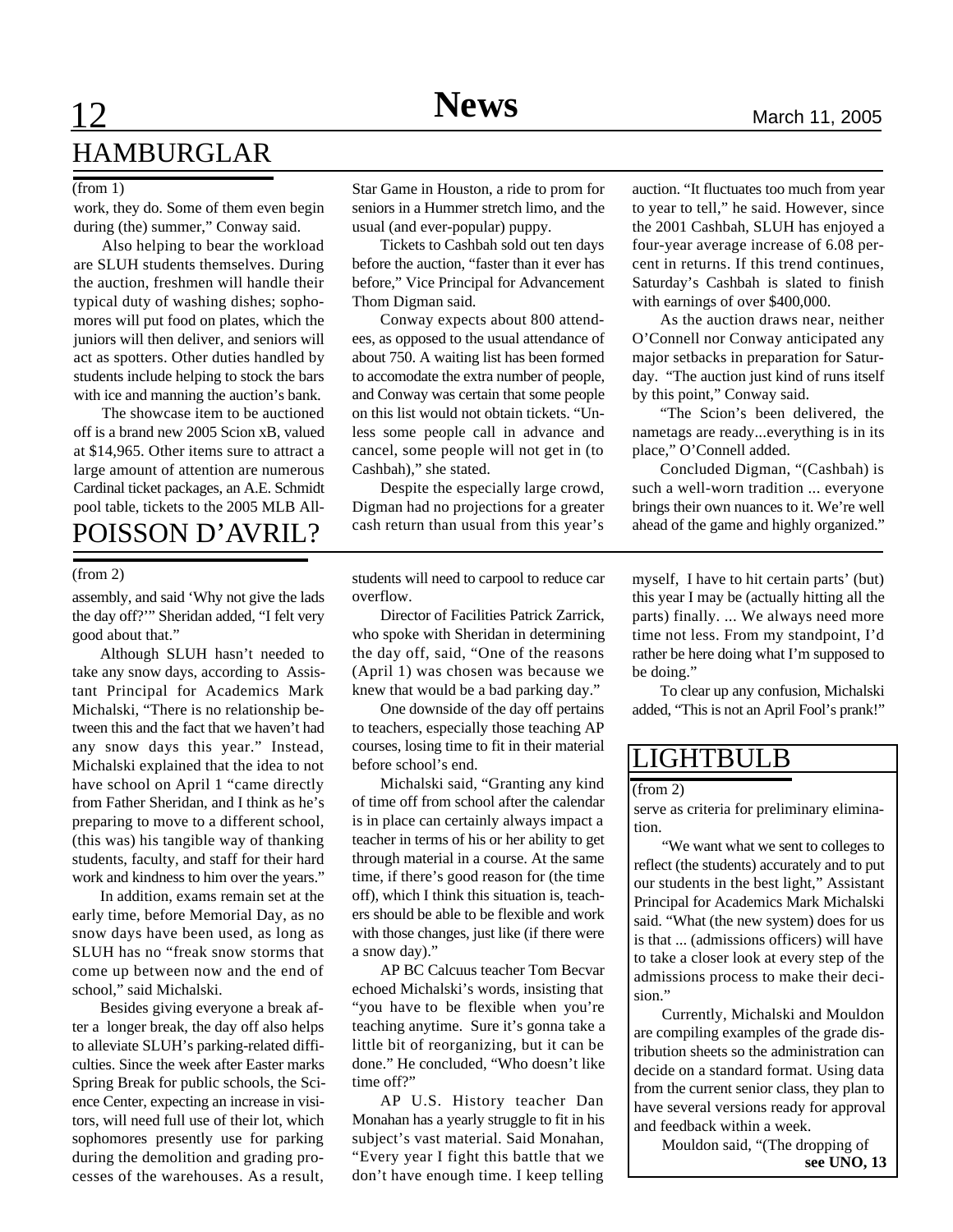

when he was summoned to help perform the exorcism on a 14-year-old boy believed to have been possessed by demonic spirits. He assisted Fr. William Bowdern, S.J., who was the head priest performing the rite, because Bowdern needed a strong person to hold the boy down, and Halloran had been known for his strength and athleticism.

The boy, whose name is not known, lived in Mount Rainier, Maryland, when his family noticed strange things happening around him. His parents suspected demonic possession, which led them to St. Louis and the resulting exorcism.

The exorcism was performed each night, and the boy was known to react violently to the prayers the priests said. In one instance, Halloran's nose was broken in an attempt to restrain the boy.

Halloran sometimes cared for the boy. One particular time he took him to the White House Retreat Center, where they thought he would enjoy the fresh air. As they were walking the Stations of the Cross, the boy reached the final station and suddenly bolted toward a cliff. Halloran tackled the boy to prevent him from jumping off the cliff.

The exorcism ended in the spring of 1949, when a voice came from the boy saying, "I am Michael and in the name of Dominus leave this boy." Later that year, Halloran then decided to begin his first year of teaching at St. Louis University High School.

Fr. Ralph Houlihan, S.J., who was a student in Halloran's history class when he was a junior, said of Halloran, "He was a very laid-back guy. We all liked his teaching. He (was) a very good athlete. That's why he was picked for that role in the exorcism, because he was strong (and)

## UNO

class rank for grade distribution sheets) has been a trend for a long while. I think we are a little bit behind."

The counselors overwhelmingly see the new system benefiting students' college admission process, but students and

(from 2) because he was a very virtuous person. He rolled with the punches; nothing ever really ever rattled Walt. He was very cool."

Fr. Michael Marchlewski, S.J., had Halloran as a homeroom teacher when he was a freshman. Marchlewski said of Halloran, "I think of him sitting in homeroom with his hand holding up his head like he was just trying to get some extra sleep. He was not a morning person. He would impress me (when I was) a little kid because his forearms were so big. He was a very sturdy man."

Halloran left SLUH a few years later to continue his studies. Later, he became a chaplain in the U.S Army, serving as a paratrooper during the Vietnam War. Halloran was 48 at the time, the oldest airborne chaplain. Halloran earned two bronze stars for his service in the war.

When released from the army, Halloran returned to SLUH to continue teaching and dedicate his time to coaching. Halloran volunteered to assist the basketball coaching staff and subsequently became the head coach of the freshman basketball team.

Houlihan remembered, "He had a very good team and they were playing some close game. He was up three points with only a minute and fifteen seconds to go. He clears the bench and puts in all the kids who never played. Well we won the game. That night, somebody said, 'That was a pretty gutsy move, Walt.' And he looked at him and said, 'I didn't have my glasses on. I looked up at the clock and I thought there were fifteen seconds to go in the game and it was a minute and fifteen seconds."

Physical education teacher Joe Mimlitz knew Halloran while Mimlitz was attending the University of Marquette. Halloran used to play basketball while he was a teacher there. Mimlitz then worked

 $(\text{from } 12)$  parents also welcome the change.

Junior Ben Schlote said, "(High school) is not just grades or the kinds of classes you take. It's how you challenge yourself. I think (the new system) makes relevant info more readily available."

Junior Tony Bertucci, who serves on the Academic Affairs committee, added,

with Halloran when he volunteered to coach basketball at SLUH, both as a freshman team coach and then as an assistant B team coach. Mimlitz said of Halloran, "He had a great sense of humor. He was real fun to be around ... but he was kind of a private guy."

Theater teacher Joe Schulte also remembered Halloran from when he taught at SLUH. Schulte said, "(Halloran) was a very personable person. Fun to be around. He was well liked by the faculty and students. My striking memory (of him) is when he would laugh, sit around, and be himself."

Halloran left SLUH in the early '80's for San Diego, where he spent several years of his life. He finally moved to the Jesuit retirement home in Wisconsin when he was diagnosed with cancer. He died last Tuesday at the age of 83.

Marchlewski praised Halloran, saying, "He was very personable, very sunny disposition. I know the kids who had him would hang around him. He was a good athlete. He had one of those attractive personalities: he was warm, he was sharp, he was engaging, he was a good coach. He was a very impressive young man. He was a role model. He stood out among the scholastics as a leader type. He coached kids and they followed him. He knew how to motivate young men. A most engaging, warm and loving kind of guy."

Mimlitz added, "I think he epitomizes what the Jesuits stand for. I think he's the kind of guy that would stand out that if you look back over it, I think when people send their sons to a school like this, he's the kind of guy they're looking for. He's kind of a model type guy. He was very much into education. He liked athletics. I think he epitomizes what the Society (of Jesus) stands for. They can be proud to have a guy like that in their order."

"When you go on college visits, they say, 'If you are in the top five of your class, you will be a good fit here.' Our school is different in that there are a lot of intelligent kids, and there is no real way to grade that. So, I think that it is good to take the focus off of class rank."

**see QUATRO, 14**